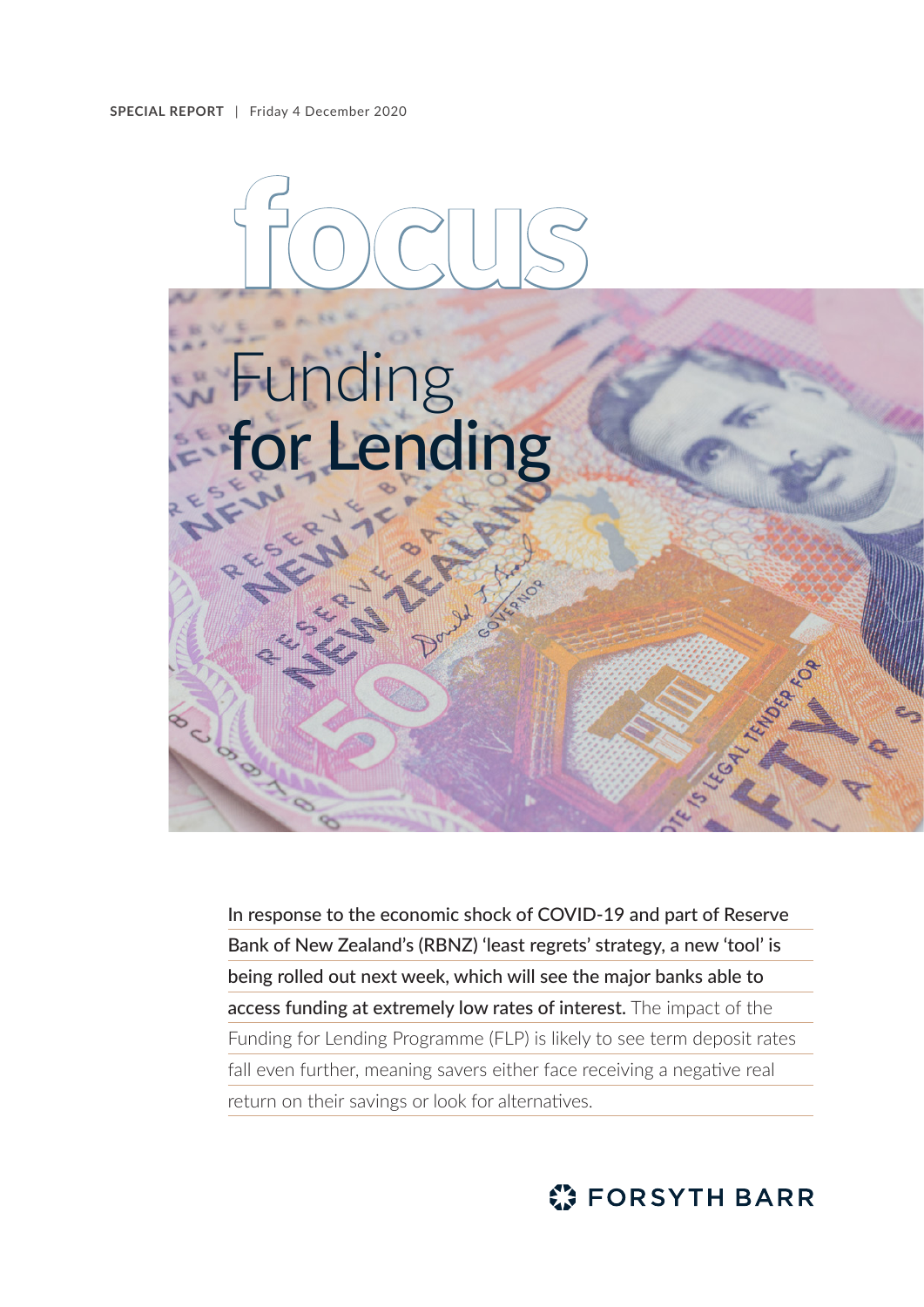…The RBNZ has already slashed the OCR to a record low with further cuts possible in 2021…



### **Simply put…**

A bank is an intermediary between savers and borrowers. A bank receives money from savers, paying them one interest rate, and lends that money out to borrowers at a higher interest rate. The difference is the banks margin and how a bank makes a profit (fees and other revenue sources aside).

What the RBNZ is trying to do with the FLP is to provide a funding source at the lowest possible interest rate (in this case the Official Cash Rate of 0.25%). The RBNZ has already slashed the OCR to a record low with further cuts possible in 2021. The hope is that the FLP (alongside the ultra-low OCR) will encourage banks to lower interest rates

for potential borrowers. Encouraging individuals, households and businesses to borrow is how the RBNZ intends to help the economic recovery.

There are two questions, however:

Will lower interest rates incentivise individuals, households and businesses to borrow more?

Is there any demand for lending outside of residential property?

#### **Funding**

A bank funds its operations from shareholder funds, deposits (both call and term deposits) and debt markets (both locally and offshore). All of these funding avenues (except for deposits sitting





Page 2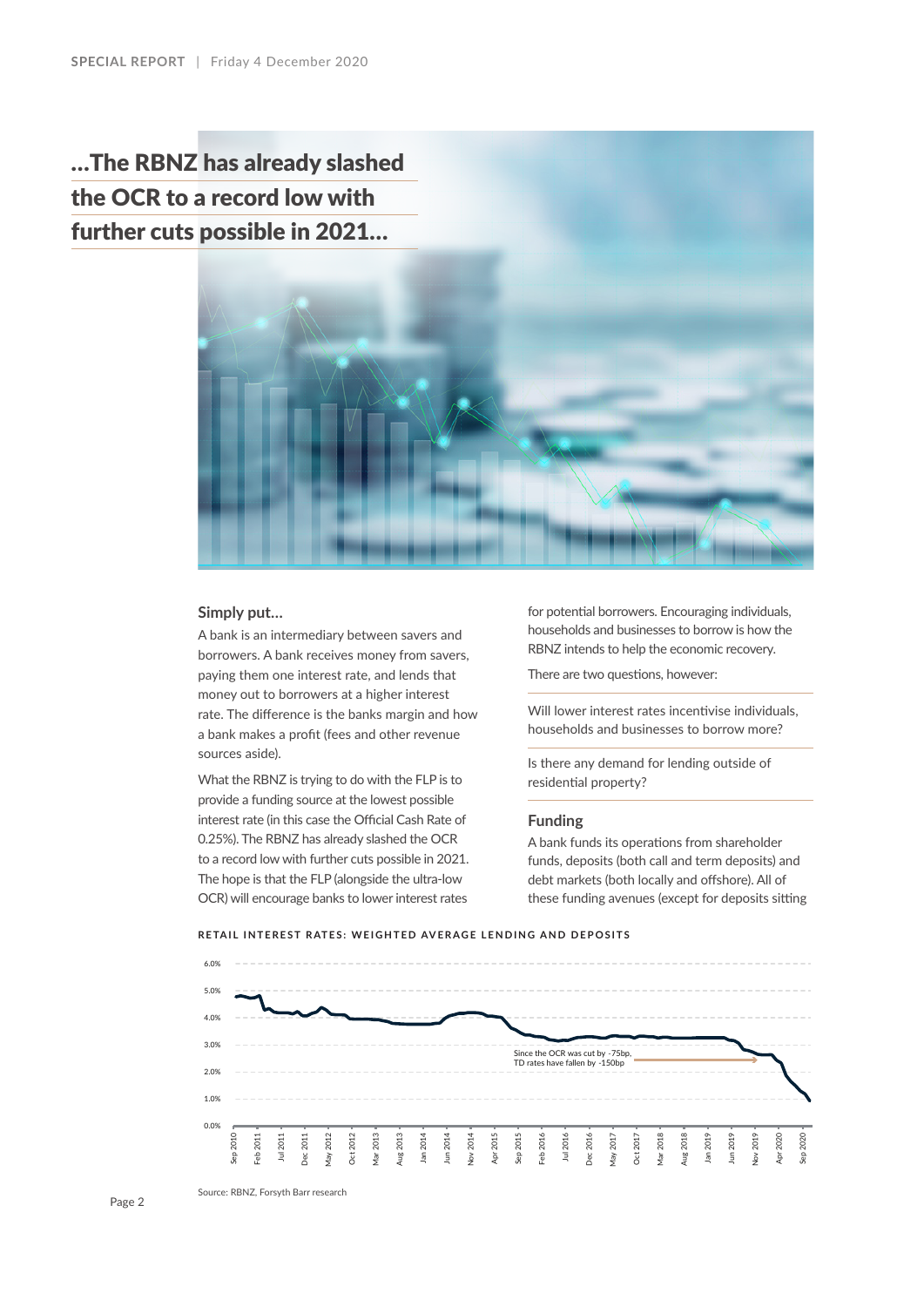

in cheque accounts etc) cost a bank some form of interest. Borrowing at the current 0.25% OCR would be extremely attractive. Even the mere suggestion of the FLP has seen term deposit rates fall significantly in recent months (see graph). Over the last year NZ\$13.6bn has exited term deposits from the big four $1$  banks as interest rates have declined. The RBNZ is however concerned that lending rates have not fallen in comparison.

# **Borrowers**

The RBNZ is clear that the measure of success of the FLP is not the scale of how much is borrowed (~NZ\$28bn could be) but what the impact on lending interest rates is. It would only take one bank to use the FLP and offer loans to its

clients at very low interest rates for competitive pressures to push all lending interest rates lower. If this occurs then the programme would be deemed a success.

The unanswered question around additional demand for debt remains unclear. With ongoing uncertainty around COVID-19 and its impact on economies, businesses are likely to remain cautious. Households, however, are another story with record house sales in recent months causing major headlines and headaches for the Government. There is no requirement for banks who use the FLP to lend to any one sector, which has led to concerns that the residential house price inflation may continue to rise.

1. ANZ, ASB, BNZ, WBC

#### **PROBABILITY OF AN OCR CUT**